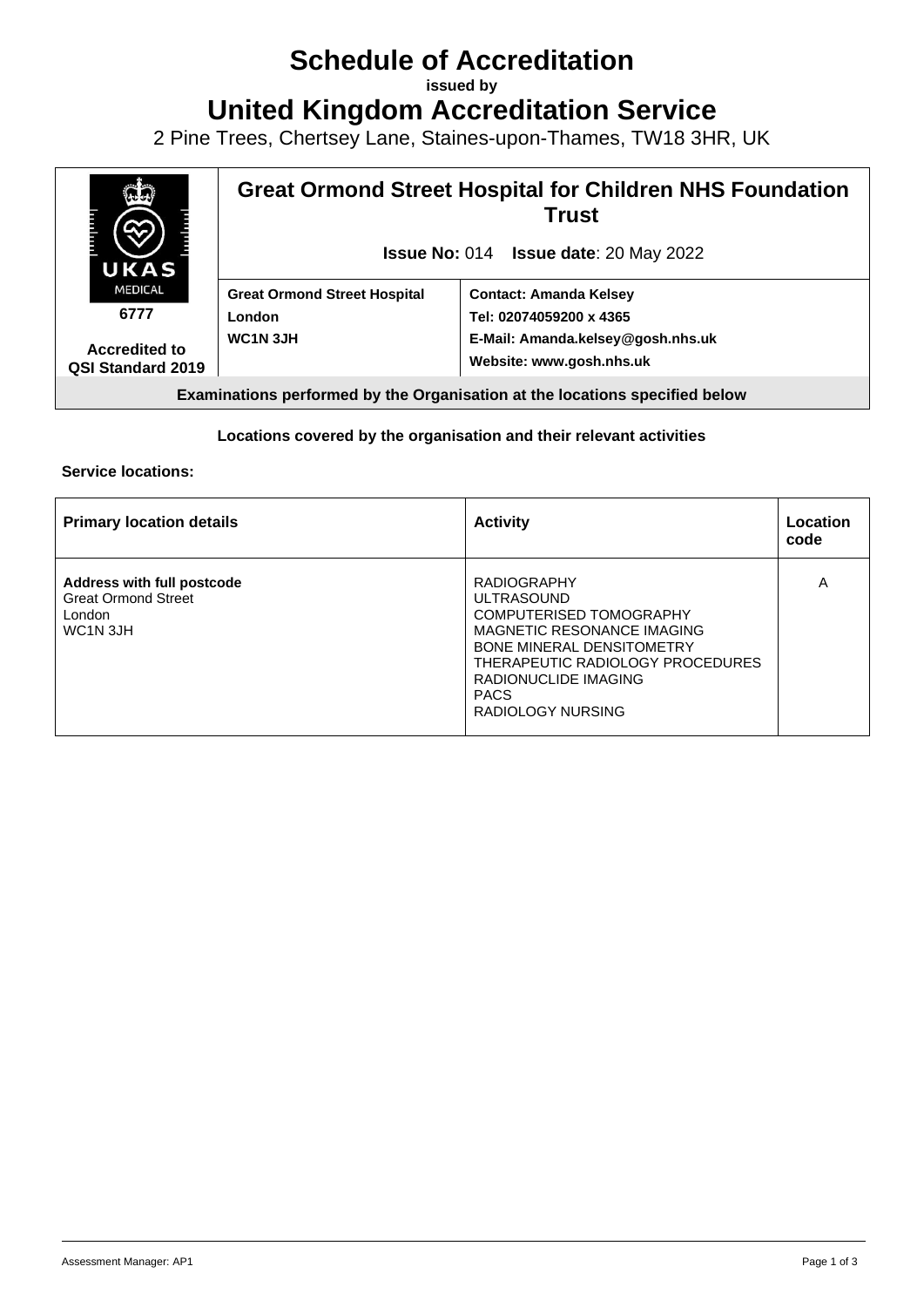

## **Schedule of Accreditation**  issued by

**United Kingdom Accreditation Service**

2 Pine Trees, Chertsey Lane, Staines -upon -Thames, TW18 3HR, UK

### **Great Ormond Street Hospital for Children NHS Foundation Trust**

**Issue No:** 014 **Issue date:** 20 May 2022

**Examinations/Procedures performed by the Organisation at the locations specified**

| Activity                                        | Type of Examination/Procedure<br>Performed         | Equipment/Techniques used                                                                                                                                                       | Location<br>Code |
|-------------------------------------------------|----------------------------------------------------|---------------------------------------------------------------------------------------------------------------------------------------------------------------------------------|------------------|
| Radiography (Paediatric<br>only)                | <b>Computed Radiography</b>                        | Fuji CR IP reader<br>Fuji CR workstation                                                                                                                                        | A                |
|                                                 | <b>Direct Radiography</b>                          | Siemens Ysio<br>Siemens Leonardo Workstation<br>EOS Imaging system                                                                                                              |                  |
|                                                 | Dental Radiography                                 | Carestream CS7600 Dental Processor<br>Carestream OPG/CBCT<br>KodakIntraoral unit                                                                                                |                  |
|                                                 | Mobile Radiography                                 | Carestream DRX Revolution<br>Samsung GM85<br>Samsung GM85                                                                                                                       |                  |
|                                                 | Fluoroscopy (Departmental)                         | Siemens Artis Zee Multipurpose                                                                                                                                                  |                  |
|                                                 | Fluoroscopy (Mobiles)                              | <b>GE OEC 9900</b><br><b>GE OEC Elite</b><br>Vertec mini II<br><b>GE Fluorostar</b>                                                                                             |                  |
|                                                 | Angiography - Diagnostic &<br>Interventional       | Siemens Axiom Artis Zee Bi-plane<br>Siemens Axiom Artis Zee Bi Plane<br><b>Cardiac Siemens Axiom Artis</b><br>Siemens Leonardo workstation<br>Toshiba Infinix<br>Toshiba Vitrea |                  |
| Ultrasound (Paediatric<br>only)                 | General Ultrasound &<br>Musculoskeletal Ultrasound | GE US - LOGIQ E9<br>GE US-LOGIQ E10                                                                                                                                             | A                |
|                                                 | Interventional Ultrasound<br>Vascular Ultrasound   | Sonosite US machine<br>GE US Logic E9                                                                                                                                           |                  |
|                                                 | <b>Ultrasound Reporting</b>                        | <b>GE Centricity</b>                                                                                                                                                            |                  |
| Computerised<br>Tomography<br>(Paediatric only) | <b>General CT</b><br>Interventional CT             | <b>Siemens Force</b>                                                                                                                                                            | A                |
|                                                 | <b>CT Reporting</b>                                | Siemens Leonardo GE Centricity                                                                                                                                                  |                  |

# DETAIL OF ACCREDITATION